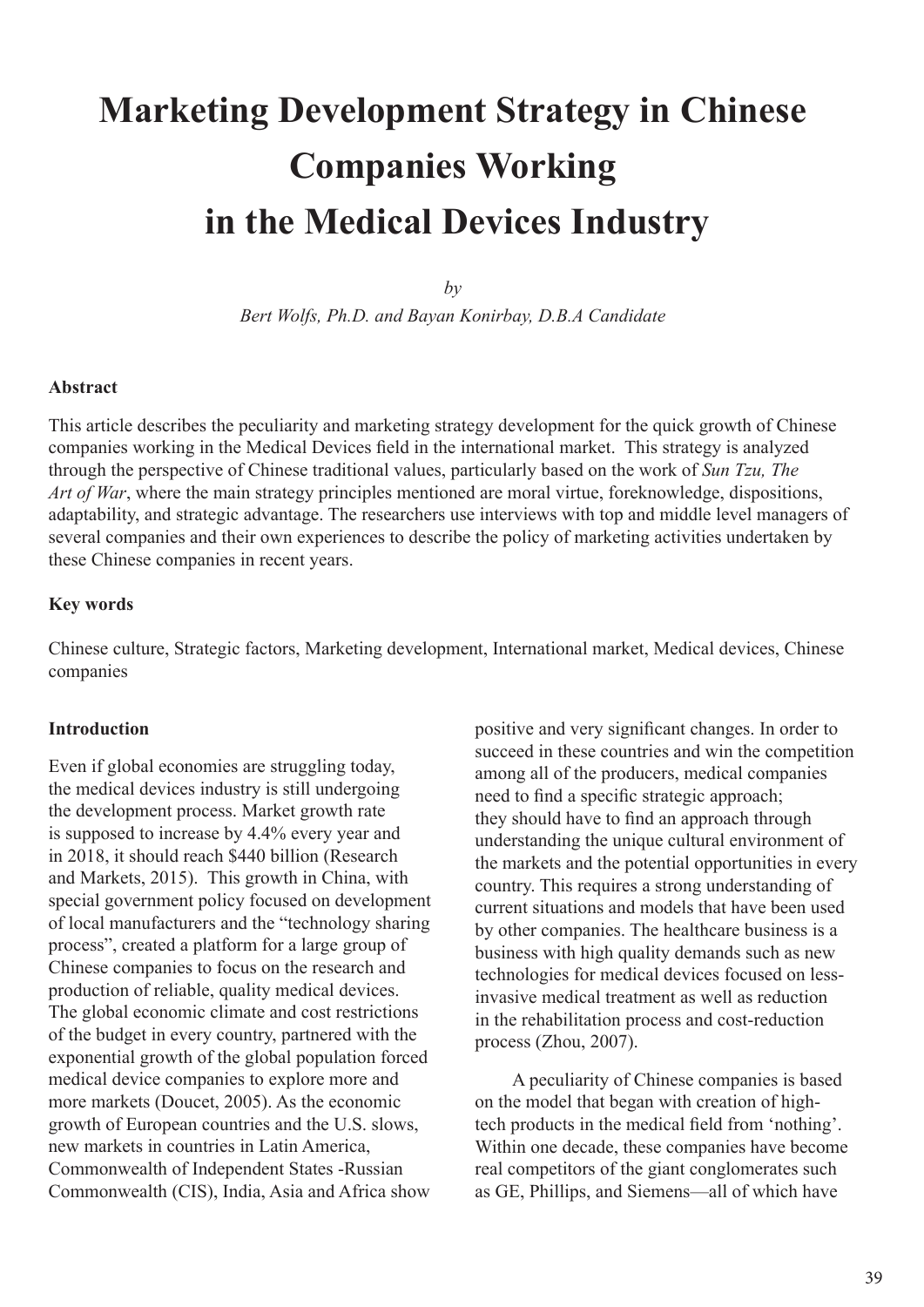more than fifty years of history in the global marketplace (Xu, Huang, Yan & Li, 2009).

 Strategy could be defined as the achievement of goals through the adaptation of limited resources. A strategy itself is a type of pattern of activities an organization uses to develop in a certain environment (Kim & Hwang, 1992). According to Miller (1988) strategy is "a pattern in a stream of decisions". In the same way Porter (1980) differentiated the strategy, like product development, market penetration, and its formulation on the corporate level, where the work of top managers is dedicated to transferring certain ideas into strategic business units. In order to fully differentiate the strategy of Chinese companies, the researchers offer to use market orientation and the mode of entry factors, with five basic strategic factors of Chinese culture mentioned in the work of *Sun Tzu, The Art of War*, such as moral virtue, foreknowledge, dispositions, adaptability and strategic advantage (Griffith, 1963).

 It is very hard for China to create a second Medtronic or Johnson & Johnson in several years, but one still can still see the rapid development of companies like Mindray, Lepu, Wego, Shinva, and Neusoft (Renstorm, 2008). Mindray has more than 900 exclusive distributors in the domestic market and more than 5,000 distributors on the world market with nearly 8,000 employees in total. It has set up 20 overseas sales offices and sells in 140 countries (Zakreski, 2010). China's medical devices market is now the third largest in the world after the USA and Japan. The demand is growing proportionally and with an increasing number of newly opened small and middle level hospitals—opportunities for new, local, medical devices' manufacturers are being created.

 Medical devices, as a business, need a substantial number of investments in the research and development area. They also require significant investment in clinical test reports as well as collaboration with the doctors and nurses who are going to use and accept this equipment. The most interesting point regarding Chinese manufacturers is that the amount of the first investments, in most of the cases, was equal to \$200-500 thousand USD with 10-40 people

initially employed. This was regarded as a very small investment if we consider the medical device sector. Today, the revenues of these companies have already exceeded \$50 million USD per year. In China, due to the high level of competition, companies need to focus on improvement of organizational structure. As Chinese enterprises start to turn their attention to strengthening their ability to compete in the global economy, they have a new challenge—developing international expertise. The Chinese-style of business, or Chinese traditional characteristics of organizations or management styles are quite different from those used in the West (Bond, 1986). That is why this study is going to focus on some of them.

# **Chinese Strategic Culture**

 It is very hard to define the meaning of strategic culture. According to Andrew Scobell, it is a "persistent system of values held in common by the leaders or group of leaders of a state concerning the use of military force" (1999). Strategic culture consists of common beliefs, cultural assumptions, and behavior of individuals, based on shared experience and collective identification of a group's relationship (Delios & Henisz, 2003). Research by Nisbett (2003) provided evidence that social differences between different cultures have an influence not only on beliefs, but also on the way of thinking. Group organization, behavior of individuals and the values of every person could be easily differentiated according to the cultural origin of the person. Social organization directs attention to certain aspects of reality at the expense of others (Chang & Xu, 2008; Price, 1996). What people pay attention to affects their beliefs about the functioning of the world and causality.

 For example, whereas Western civilization is dominated by personal orientation, Chinese culture emphasizes reciprocal social obligation and collective mindset. Chinese believe that people are part of a collectivistic society and that the behavior of the individual should be guided by group expectations (JFCOM, 2010).

 The study of Dr. Johnston (1995) describes strategic culture in Chinese history and compares it with emerging conditions of Chinese economy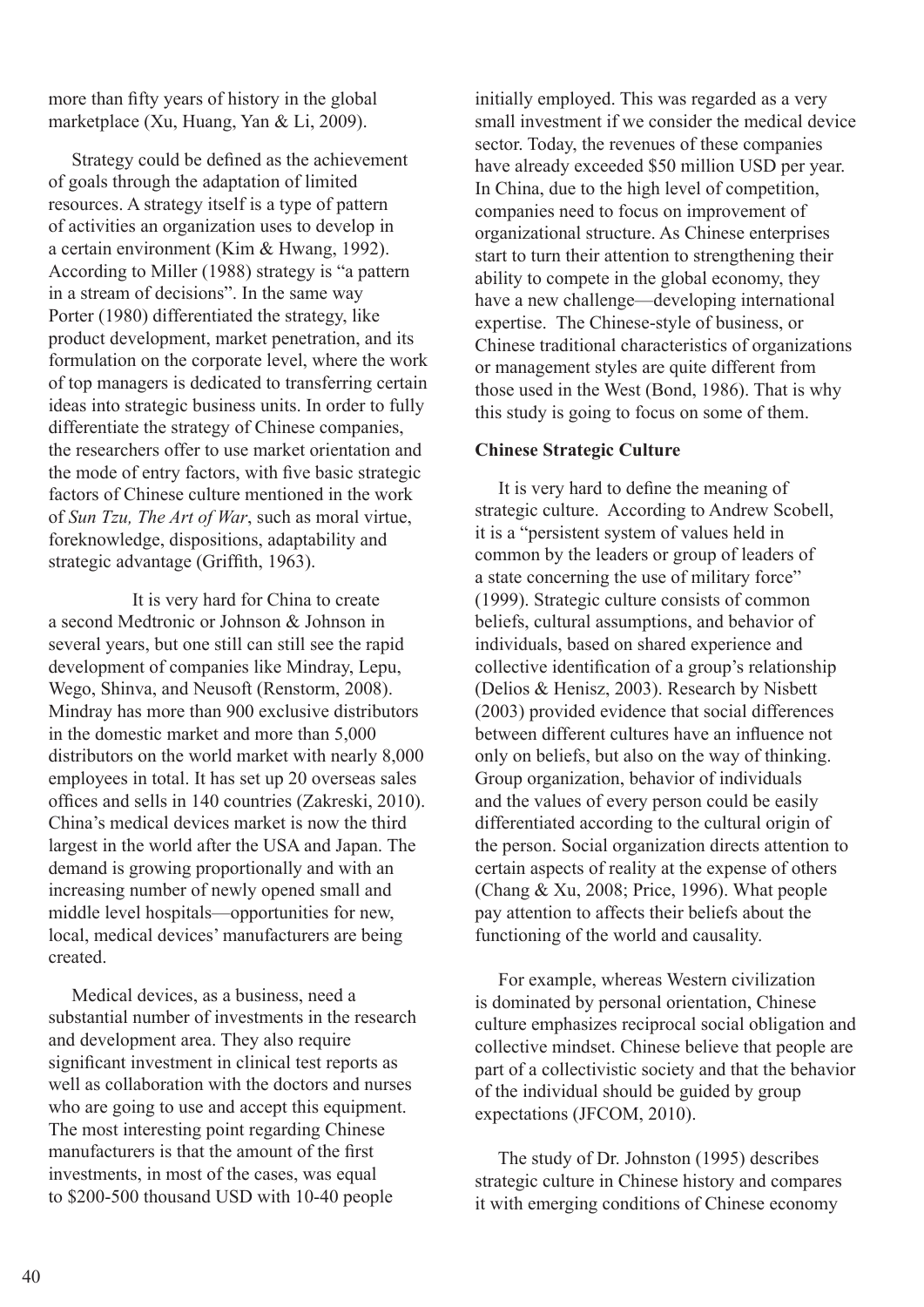in modern times. Nisbett (2003) stated that the cognitive way of thinking for Chinese combines two different questions and finds the truth for both of them. Chinese culture emphasizes only two philosophical concepts which can describe the culture: "the concept of change" and "the concept of whole". What is the most interesting is that both of these concepts must exist simultaneously. Nisbett (2003) creates three approaches: "the *Principle of Change*, which emphasizes the constantly changing nature of reality; the *Principle of Contradiction*, which states that the constant state of change causes things to have contradictory characteristics such as new and old, or strong and weak; and, the *Principle of Relationship,* which states that nothing exists in isolation and that knowing something requires knowing its many relationships" (pp. 174-175). The Western approach is directed to material goals and the world, in the perception of Western people, is unchanging and concrete. The world for them consists of individual parts which stand alone. The approach of Chinese philosophy regards the world as a complex system where, everything is based on the relationship between every part (Ahlstrom & Bruton, 2002). So Chinese thought is not always very logical because from their perspective one needs to shape and interact within the system in order to understand it, not just manage individual parts. It is very interesting that in the study of Johnston (1995) Western children grouped the chicken and the cow in one category (animals) while Chinese children group the cow and the grass together—cows eat grass. If we will consider the medical business we can find that Chinese companies in the beginning actually didn't copy one company's product like Siemens or Phillips, but combined all the advantages of different companies and adapted them to their respective products.

 The book *The Art of War* emphasizes the importance of subtleties of strategic impressions management for Chinese (Qu & Zhang, 2011). According to Bond (1986) the variety of impressions of others, relationship between audience and identity, counter-aggression and attribution represent the culture with high group responsibility. As far as one is going to study marketing development of Chinese companies the strategy should be a key issue to define critical success factors. The point of this article is to describe the impact of culture on the strategic preferences in international markets. Zhang (2002) states that cultural realism could be described through the history of heroes of Chinese literature where he compares mythological heroes with those who really existed in history. In his opinion virtue and violence could be ideal instruments of ancient Chinese strategists. In the case of modern times it could be interpreted as a strong spirit and a strong leader. Coming back to another great book in Chinese literature, *Sun Tzu, The Art of War* (Griffith, 1963) execution of strategy should be more fluid and respond very quickly according to the changing conditions of the whole strategic situation.

The book describes the five elements.

Table 1. 5 components of Chinese culture (Kaname, & Kuniyuki, 2010)

| Dao        | (Moral virtue) The Chinese strategist relies on<br>moral virtue to unite the masses and strengthen<br>the unity and resolve of the military toward a<br>common purpose. The idea of moral virtue comes<br>from the tradition of "Confucian moralism"<br>where a ruler gains the support of his people<br>through benevolent and virtuous conduct.                                                          |
|------------|------------------------------------------------------------------------------------------------------------------------------------------------------------------------------------------------------------------------------------------------------------------------------------------------------------------------------------------------------------------------------------------------------------|
| <b>Zhi</b> | (Foreknowledge) Emphasizes the importance<br>of knowledge and information in strategic<br>planning and decision making. As mentioned<br>above, the scope of this knowledge is broad<br>and encompasses a holistic appreciation for the<br>larger strategic context of a problem or situation.<br>Foreknowledge includes understanding both<br>subjective and objective conditions and how they<br>interact |
| Xing       | (Dispositions) Disposition or deployment<br>of forces emphasizes placing one's forces in<br>advantageous positions given the existing<br>conditions: the effects of terrain and weather,<br>and, the location of the enemy. The most critical<br>step in deploying one's forces is to first establish<br>an invulnerable defense before seeking an<br>opportunity to conduct an offensive operation.       |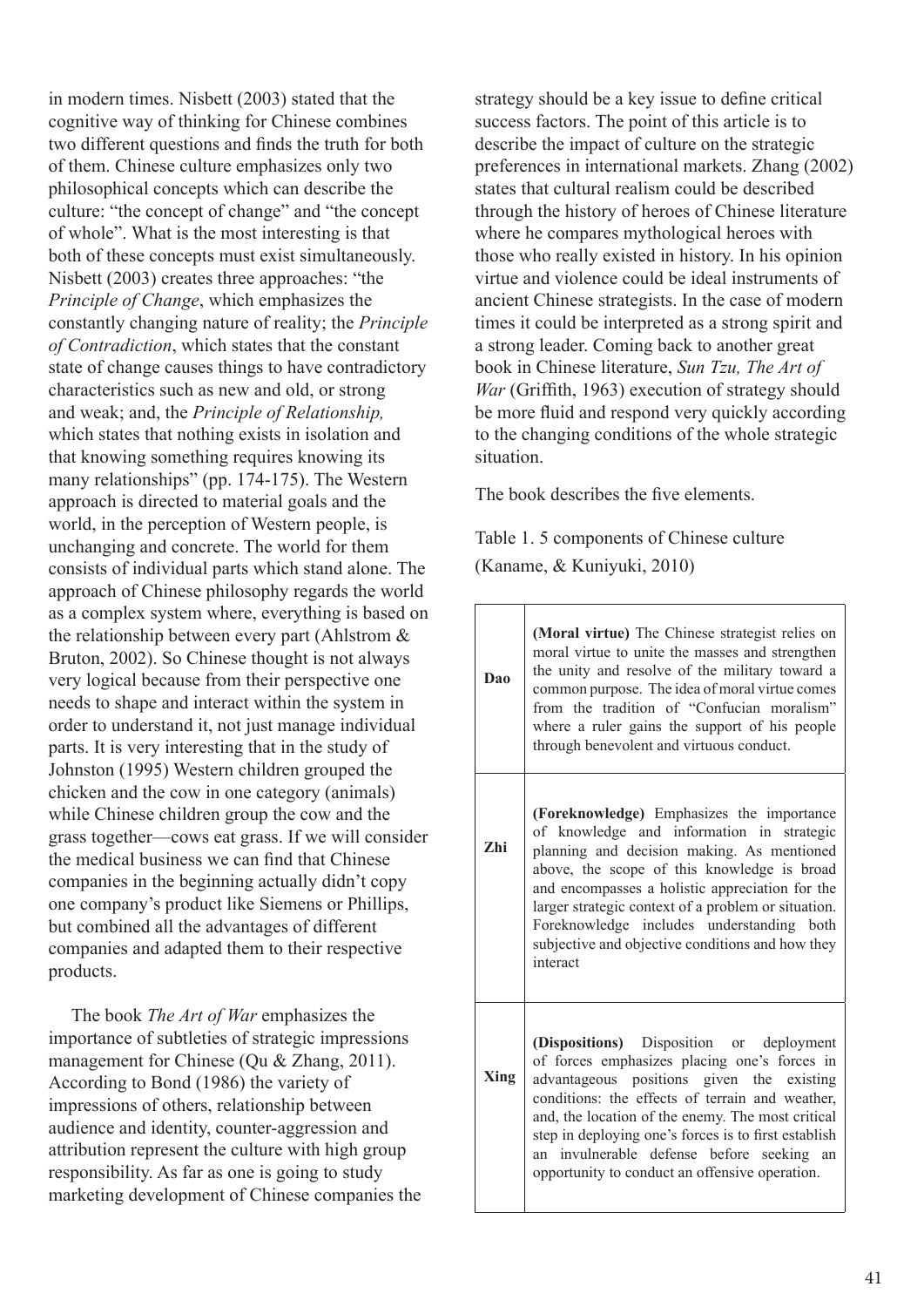| <b>Bian</b> | (Adaptability), builds on the other elements<br>described above and involves the transformation<br>from one form or strategy to another in order to<br>adjust to changing conditions. |
|-------------|---------------------------------------------------------------------------------------------------------------------------------------------------------------------------------------|
| Shi         | (Strategic advantage) is the ability to transform<br>the subjective and objective conditions of a<br>situation to one's favor                                                         |

Application of these theories with traditional Confucianism, and Daoist philosophies can change the whole approach to understanding the success of Chinese companies in the global market (Deng, 2009).

 There are some certain factors which can characterize the approach of Chinese companies (Karim, 2009):

- All Chinese enterprises are long-term oriented and not focused on quick returns in profit
- Relationships with local agents and managers are very important; market should be developed from deep understanding of every region; focus should be on detailed conditions
- Marketing development strategies should be very clear and flexible, according to the historical and cultural issues in the particular country and region
- Strategic partnerships are crucial issues. so the companies are very open to direct collaboration with government structures, big hospitals and private investment projects in the healthcare segment.
- Focus on knowledge transfer is helpful to develop local partners and create competitive advantages for them, but at the same time it should be carefully shared with detailed understanding of market demand and partners' abilities

 All of the listed points should be re-considered and analyzed during a particular case in a

particular country. It is important to emphasize the peculiarity of Chinese strategic factors during the development of new markets.

# **Five Strategic Factors of Chinese culture**

 Based on interviews with the top-management of nine Chinese companies the researchers will try to consolidate the five elements listed above into one system and characterize the current situation of Chinese companies according to the mode of entry and market developing strategy. All of the interviewed participants had to fulfill the criteria of being sales or marketing managers with an international marketing background of at least five years. The response rate of the sample was 58.8; only nine managers among 17 confirmed their schedule and accepted an interview. A semi- structured interview allows for adding supplementary questions to gain more in-depth information. The questions were specifically developed to provide detailed information about several factors related to external and internal conditions of company development. Interviews were conducted by a third person with fluent English and Chinese language skills. Each interview lasted about one hour. The size of the sample was very limited, but could be a basis for further research. In order to protect the identity of the interviewed managers, the researchers used pseudonyms. Detailed information will be provided upon request.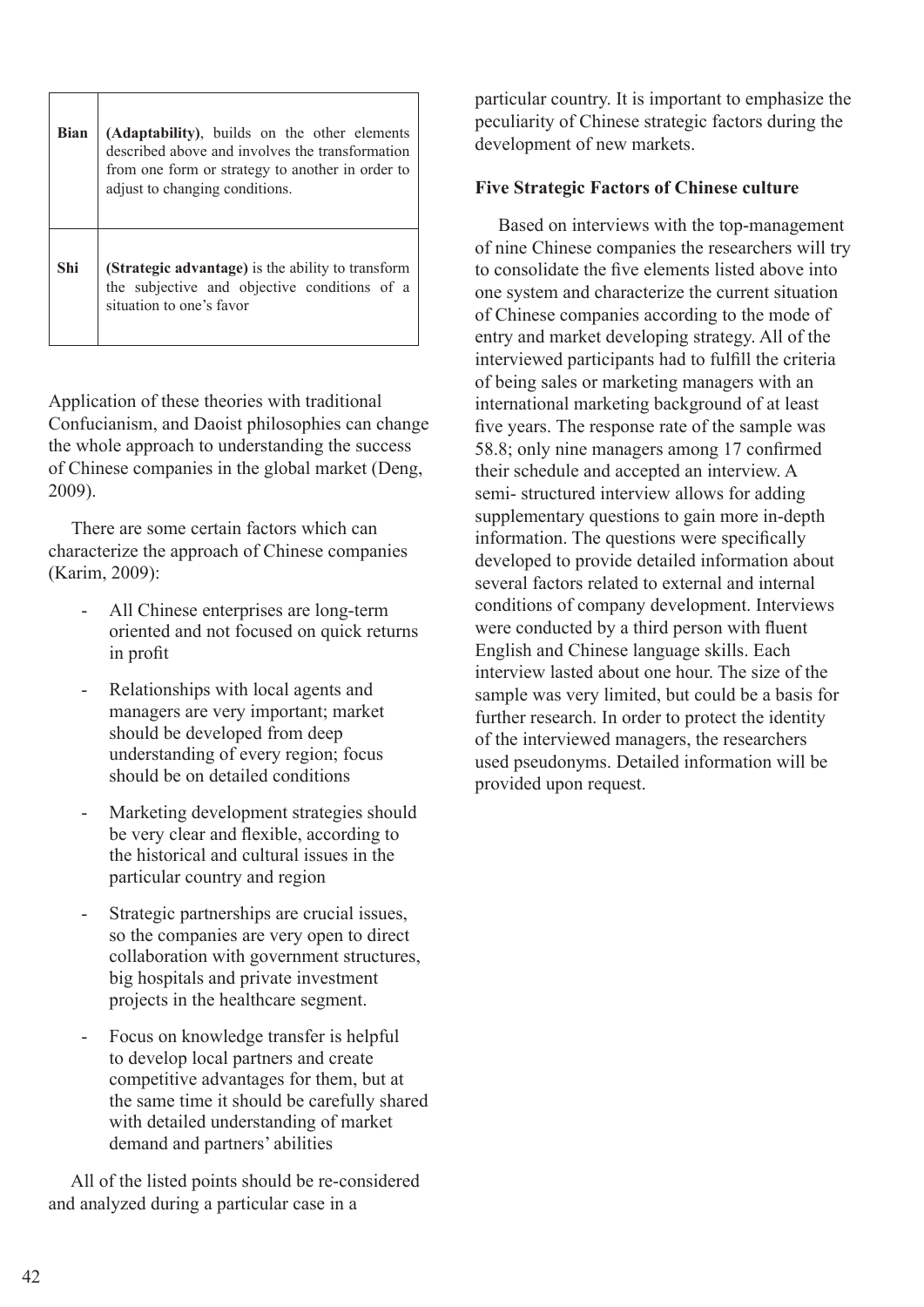|  |  |  | Table 2. List of interviewed managers |  |  |
|--|--|--|---------------------------------------|--|--|
|--|--|--|---------------------------------------|--|--|

| Name          | Company     | <b>Position</b>                        | <b>Department</b>                                      | Work<br>experience |
|---------------|-------------|----------------------------------------|--------------------------------------------------------|--------------------|
| Director Chen | Mindray     | Former<br>Vice-President               | International<br>Development Department                | 1 years            |
| Director Igen | Landwind    | General<br>Manager                     | <b>International Sales</b><br>and Marketing Department | 25 years           |
| Director Tang | Irene/Naton | Regional<br><b>Sales Director</b>      | <b>International Sales</b><br>and Marketing Department | 10 years           |
| Director Yang | Sonoscape   | Regional<br>Director                   | <b>International Sales</b><br>and Marketing Department | 10 years           |
| Director Yang | Aohua       | Vice-President                         | International<br>Sales Department                      | 17 years           |
| Director Lu   | Mindray     | Middle-East<br>Marketing<br>Supervisor | International<br>Marketing Department                  | 10 years           |
| Director Liu  | Wandong     | Regional<br><b>Sales Director</b>      | International<br>Sales Department                      | 11 years           |
| Director Sun  | Neusoft     | Regional<br>Sales Supervisor           | International<br>Sales Department                      | 10 years           |
| Director Song | Comen       | Regional<br>Sales Supervisor           | International<br>Sales Department                      | 12 years           |

 All the managers listed in the table have been interviewed during the research in four cities: Beijing, Shanghai, Shenzhen, Shenyang.

 Companies listed above have been represented by people with different ages and experience, and according to their judgments there are common points between developments of all Chinese companies. Michael Porter (1980) in his work analyzes "Five forces of strategy" mentioned Chinese author Sun Tzu's strategy analysis: "Five Working Fundamentals", but both of them are based on strengths and weaknesses analysis. Moral Virtue, Foreknowledge, Dispositions, Adaptability and Strategic Advantage could be considered as traditional strategic factors, which have an influence not only on the structure of Chinese companies, but even on the development of these companies in the world. Researchers applied those strategic factors to the one of the key points of strategic development of Chinese companies on the world market.

 Based on interviews with the top-management of nine Chinese companies (Shenzhen Mindray Bio-Medical Electronics, Shanghai Aohua Medical, Shenyang Neusoft Medical Systems,

Naton Medical Group, Shenzhen Comen Medical, Shenzhen Edan Medical, Beijing Aeonmed, Shenzhen Sonoscape) authors consolidated the five elements listed above into one system and characterized the current situation of Chinese companies according to the mode of entry and market developing strategy (Lipson & Pemble, 1996; Liu, 2004; Locket, 1988.).

According to the research framework, in-depth discussions during interviews between the researchers of this study and top and middle level managers, who have been regarded as experts and have specific understanding of the success factors of Chinese companies, have shown great results.

## **Moral Virtue**

 Chinese leaders focus on legitimate management, so the most important point is not just to control subordinates, but first the leader must show superior knowledge, hard work and experience, provide guidance and, through these kinds of processes, allow employees to accept the leader; become a teacher in work and in private life (Buckley, Clegg & Tan, 2006). Leaders spend time with employees during sports and dinners. Chinese leaders are paying special attention to communication with managers and their subordinates, so the spirit of virtue in the future development of the companies could be fully realized by everybody (Northouse, 2013). The concept of "building a stable platform for subordinates*"* is very basic—that is why Mindray (the first Chinese company to work in the international medical devices market, currently is the largest manufacturer in China of x-ray, ultrasound, patient support and laboratory equipment) opened a branch in the United Kingdom in order to bring their employees the feeling of international spirit and success within the company (Marketline, 2015). According to interview results, Edan (patient support system manufacturer) opened its first office in Germany in order to get qualified service engineers and make direct connections with clients through the platform of German manufacturers. All of these examples show that the moral virtue of the leaders of the company was focused on the development of the inspiration spirit inside the company, so that all employees started to feel that they are not only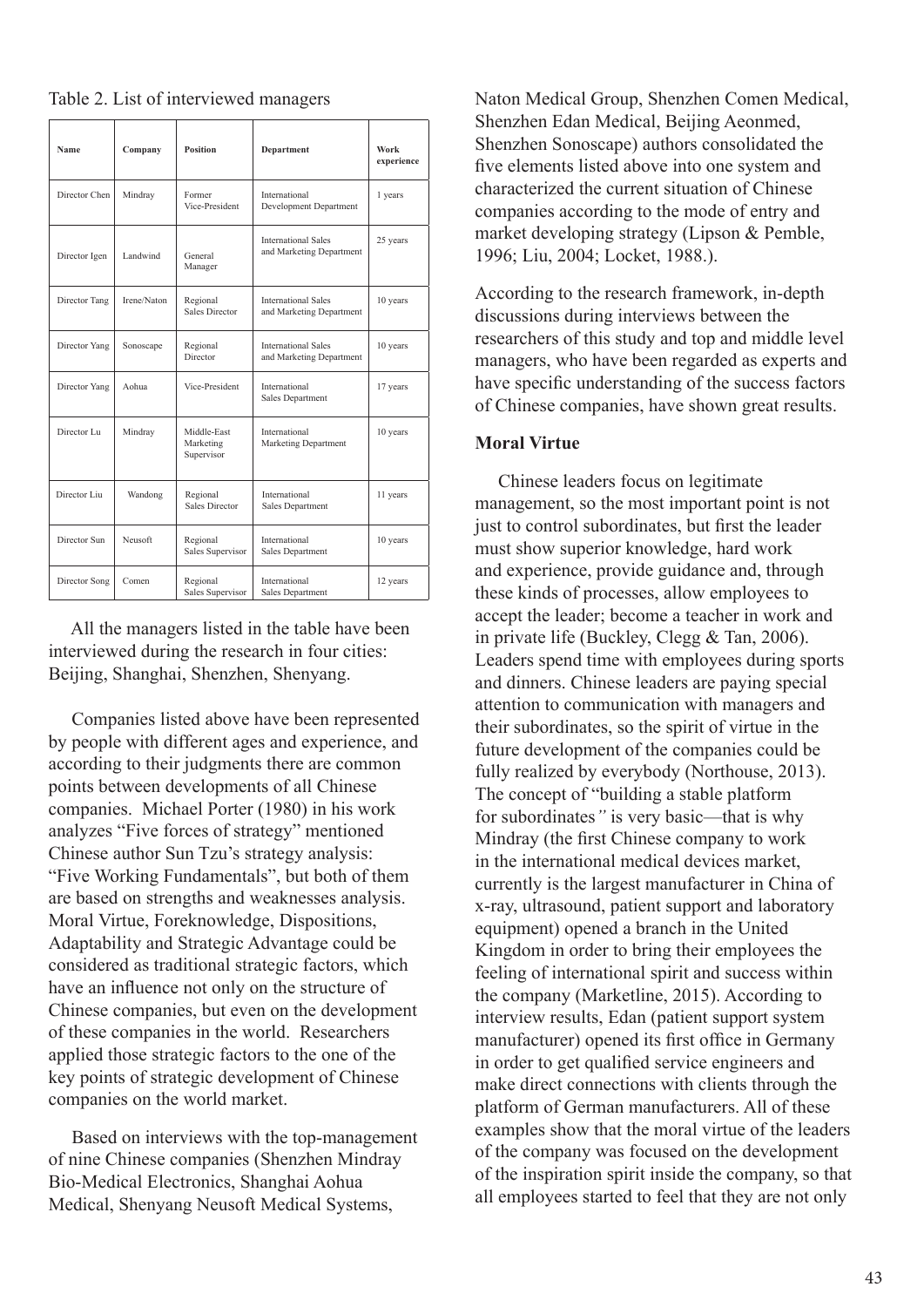selling equipment, but participating in improving the healthcare system in every region of the world with the best resources.

 Another important point is that the level of virtue in Chinese companies has direct relations with the environment in organizations. In China, the majority of people support an outstanding leader. Employees in China regard the leader as a hero. So if one focuses on a particular company in China there always will be a leader who created and developed the company (Luo & Park, 2001). All these leaders have different characteristics and different management styles, but there is one common point all of them share—they know how to inspire people. From one point of view it is very interesting how high the level of trust is that individuals have in the leader in socially oriented traditional Chinese organizations. In looking at Chinese leaders one can find that they are willing to share their vision and experience with employees, like the CEO of Alibaba - Ma Yun; President of Mindray- Xu Hang; President of Neusoft - Liu Jiren, and the majority of other leaders. A large focus on the character and virtue of the leader of the company makes him become more dependable on subordinates. These leaders basically create the strategy and structure of the company according their own vision of the social relations in the market. The circle of their relations is not only based on the circle of people who established the company. Thanks to their communication ability and analysis of information; these leaders have a very strong network of personal relations on every level. Society within the company puts a lot of responsibility on their ability to find the right direction for the company to open new markets (Luo & Park, 2001). Their responsibility is not only limited to traditional ethical forms, but it has a direct connection with the Confucian concept of *gentleman*. The way these leaders communicate, resolve problems and develop the company has an impact on the corporate culture. So the companies somehow represent the shape of their character, which is totally different from Western society. Even if Chinese companies are internationally oriented the internal structure has principles of Confucian rules.

This could be the reason for a specific leadership style in these companies. Moral virtue is a very important point for top-level managers.

# **Foreknowledge**

 Foreknowledge is based on two principles: first, extensive experience and the analytical ability of the leaders, and second, a substantial amount of marketing knowledge—information about the political, economic and regional development of local markets is crucial. That is the reason why Chinese managers always use all the instruments available to them to gain knowledge about every market and communicate with everyone needed. Neusoft (the biggest Chinese MRI and CT manufacturer) encourages their managers to invite to dinner all sales managers from other Chinese companies who are on business trips in local markets. These dinners provide an oppotunity to discuss current situations in the market. Mindray and Aeonmed put the responsibility of market analysis on product managers, so they need to gather information and apply it to relevant cases (Meng, 2011). Much of the market information Chinese companies receive is from local associations representing federations of medical doctors in local markets, including Chinese immigrants, government companies and non-government organizations (Lu, 2001). Associations, such as the Shenzhen Association of Medical Device Manufacturers and the Beijing Medical Devices Association, unite all Chinese companies working with medical devices. All Chinese companies that have factories in Shenzhen area or in Beijing are listed as members. Usually associations help to provide certain information about the market, participate in international medical exhibitions and conferences, as well as promote products for small and mid- level companies that have very limited budgets and can't spend money on personal marketing activities, like participation in local exhibitions and conferences (Lu, 2001). A Chamber of Commerce could be considered as another instrument in promoting Chinese medical devices; direct cooperation with embassies and local governments help to organize the work of humanitarian and government purchase projects. The level and volume of information is related to the condition of bids. Companies in China require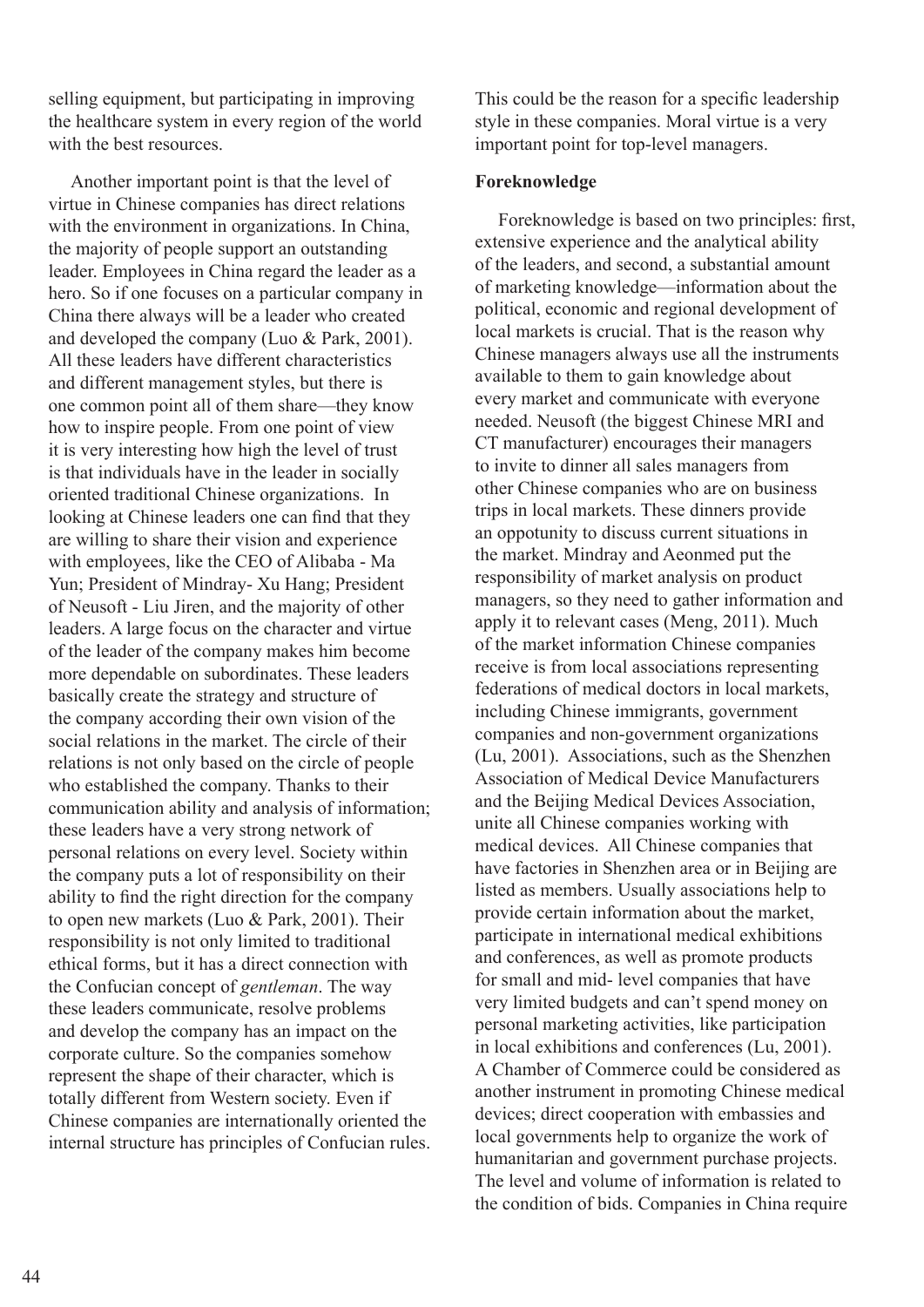their managers to gather and utilize information about certain regulations and benefits of foreign trade; they are very adaptive to specific financial procedures and cooperation models (Li, Gao & Wu, 2006). The majority of Chinese companies through Sinosure (National Chinese Insurance Company) can provide three to six months, with or without pre-payment, open account conditions, so the customers can pay invoices after three to six months after receipt of products. This could be a reason why they have been succeeding in African, Latin American and Asian regions. The majority of Chinese companies are members of local Chinese associations, like the German-Chinese Association or Mexican-Chinese Trade Union. According to interviewed managers, the common culture and background of sales managers create condition for them to establish personal relationships, or "Guanxi", with other managers through sharing exclusive information about market perspective and situation. The result of building those relationships has significant influence on the certain projects, so if one Chinese company entered the particular project, after a while, more companies from China will use the same approach in the future (Li et al., 2006).

#### **Dispositions**

 Sales are considered one of the most important aspects of business. That is why Chinese companies focus on the development of tender management. The majority of Chinese companies insist their employees spend more time in local markets and communicate with end-users, so the image of the product can be bettered by getting feedback from hospitals and doctors (Buckley et al., 2006) In 2016, Aohua (China's biggest endoscopy equipment manufacturer), during its development of the Russian market, used an exclusive distributor sales strategy. However, after two years they established a very good customer service network and started to sell equipment with the lowest margin to second-level distributors. Without controlling the profit of second-level distributors, in one year their market share increased two times (Martinsons & Davison, 2006). At the same time, the company developed a personal relationship with the Endoscopy Surgeons Association and became the third biggest company on the market in four years, overtaking

Japan's Fuji Company. Another important point is that Chinese companies like Wandong (medical imaging equipment manufacturer), Landwind (laboratory and ultrasound equipment producer), and Mindray, focused on the installation of demo devices in new markets (in most of the cases with an 80% discount) so they could create some successful marketing situations and use them as future references. For some bids with big volume orders, they are willing to sell the products with zero profit or sometimes even with a negative profit to invade the market and create a network of end-user hospitals (Moorman, Deshpand & Zaltman, 1993). In order to offer the best solutions, Comen, Angel, Anke and Dirui established a strategic alliance, so they could provide very adaptable and personally configured package solutions for turn-key projects with discount and service support for every device from service engineers of each company (Li, Poppo & Zhou, 2008). So, if one company gets the order, the other three companies will provide full support. These packages are offered for x-ray, laboratory, patient monitors, patient support systems and medical imaging systems.

 In order to create an R&D advantage for the company, many Chinese companies began to establish R&D offices abroad (Li et al., 2008), such as Aeonmed with their American offices. Beijing Aeonmed company opened an American company and created a new brand, Oricare, in the US to position itself as an American manufacturer located in Quakertown, Pennsylvania (Meng, 2014). Neusoft established a new IT department in medical devices and software sectors in cooperation with Northeastern University in China to promote and develop new products (Tan, 2011). Naton-Irene (a high-tech consumables producer for orthopedics) created a platform for communication with orthopedic doctors from all over the world in order to have a very convenient way to share their experiences and new protocols in surgical operations. Therefore, the company acquires lots of new ideas helpful in improving their products. Moreover, direct contact with orthopedic doctor federations in different countries helps them to create a good network of reliable specialists, which they started to use when they established a private hospital network company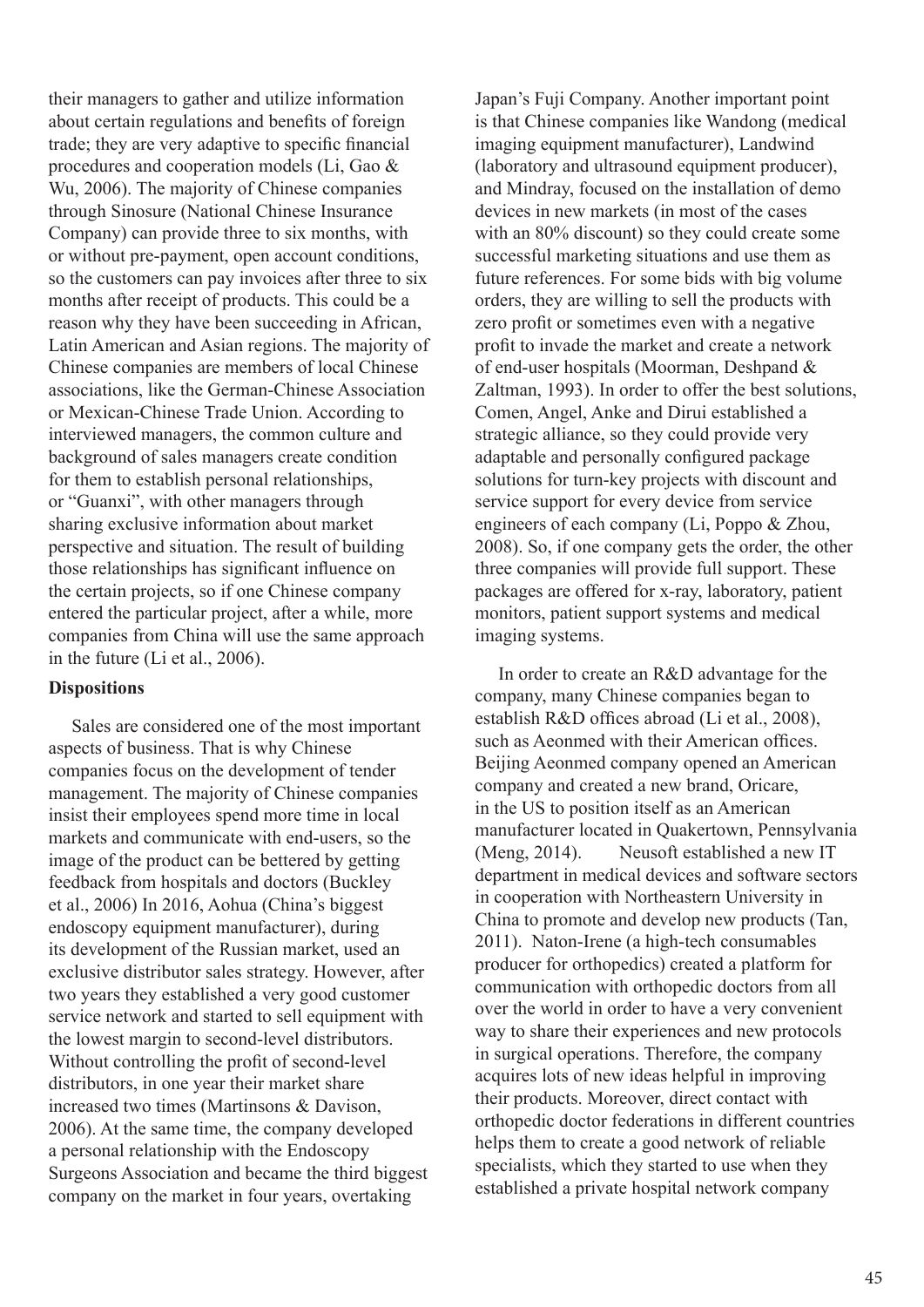focused on orthopedic surgical operations. On the international market, Naton-Irene company could not change the perception of the quality of Chinese equipment in biodegradable and bioactive implants market, so at the beginning of 2010, the Chinese company purchased the biggest and most popular company on the market—Inion Oy of Finland (Bloomberg, 2010). Thanks to this acquisition, the Chinese company was able to enter the international market, gaining an advantage among competitors and very good product to sell in the Chinese domestic market.

 Coming back to Mindray, in order to increase their competitive advantage, they became the first Chinese company representing Medical Devices listed in the Nasdaq (New York SE) in 2006; due to the same reason, they purchased the American company Datascope Inc in 2008. Then they acquired Shenke Medical, Hyssen Electronics, Greenlander Information, and Tiandiren Biotech in 2010, and in 2012 Mindray purchased Dragonbio Surgical Implants and Optcla Medical Instruments. Now, Mindray is represented in four divisions covering 80% of the medical devices needed by hospitals. In 2011, in order to get control of sales in the Australian market, Mindray purchased the oldest and only Australian anesthesia manufacturer, ULCO. It then upgraded their sales line with their own products, and gained about 30% of market share in two years. In order to control the market of high-tech consumables like the multi-gas analyzer and capnography modules used in respiratory care equipment, the same company acquired Switzerland's Artema company and become one of the main suppliers of consumables to their competitors (Frost & Sullivan, 2007).

# **Adaptability**

 Chinese companies are very flexible and adaptable; it is very easy for them to change the structure of the company and product according to a certain situation in the market. For Islamicoriented countries, many companies change the color of equipment to green - the most suitable color in Islamic culture. In order to support sales needs, Landwind created a strategy department that gathers all the top-managers representing every department (R&D, customer service,

sales, marketing, finance, production etc.). If any problem or demand from the customer arises, they can make changes to the product in a very short period of time (Northouse, 2013). Due to the increased speed of the processes in the company in order to support every product department, Aeonmed (anesthesia and ICU ventilator manufacturer) put R&D, production and finance responsibilities together according to product type. This means, for example, the anesthesia machines department and ICU ventilator department work like different companies with their own budget and revenue. In order to supply the specific needs of the doctors and make cooperation more convenient, Mindray and Yuyue (rehabilitation equipment producer) started to produce and supply consumables for their own products. Therefore, they have been able to sign long-term contracts directly with hospitals.

Another important point is that according to the particular situation in the market, they can work using distribution sales development, direct government bids participation and direct sales (Meng, 2014).

 When e-commerce started to grow in China, medical device companies were among the first to promote their products on the platform of Alibaba. Issues with customer service were resolved through local service centers. Because the cost of these centers was high, companies lowered costs through the strategic alliance platforms mentioned previously. Currently, the e-commerce platform for medical devices is one of the most profitable.

 The work of Meng (2014) showed that in order to be adaptive to the needs and perceptions of customers, Chinese companies, with very short histories, started to use the strategy of cooperation with the world's biggest players. The best example of this alliance is between Beijing Aeonmed and a German company with more than 100 hundred years of anesthesia production experience. When some parts of the product are assembled abroad, devices are produced under a different brand name and country of origin.

#### **Strategic Advantage**

 Chinese companies created strategic advantages by opening representative offices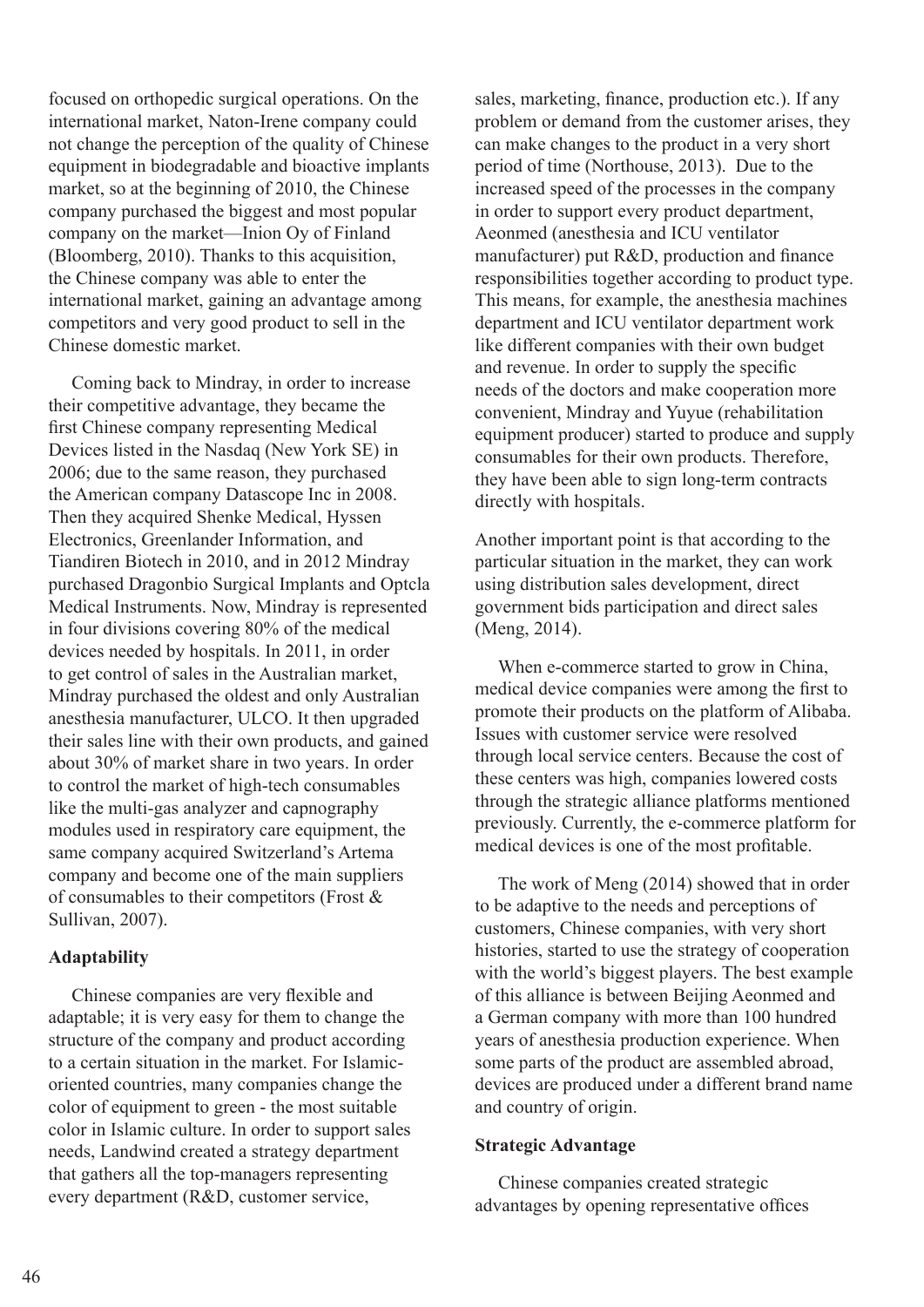near key customer businesses, so if any problems or questions with the products or order arose, customers only needed to knock on the nearby door.

 In developing countries, increasing populations pressure governments to adopt cost-cutting reforms in the healthcare sector and reduce the purchasing price of medical equipment while keeping the quality of the products. Chinese companies have shown great results in this field. Since 2004, Mindray has set up about 20 overseas sales offices with customer service support centers. This has helped them understand local market demand and customer requirements. And this also provided better local services, which increased brand stability in the market (Tan, 2011). In order to gain the advantage in African and Middle-Eastern markets, Neusoft and Yuyue companies opened a hub in Dubai where they can keep products, spare parts and consumables; so in 72 hours they can deliver a certain product in every part of Africa (Sigurdson, 2008). In looking at the sales strategy of Aeonmed, an observer will find that this company has been providing a communication platform for the specialists and doctors who have been using their equipment. The company created an international network among doctors who have been using their anesthesia machines. These local associations provided practice exchange and knowledge sharing programs for doctors in different countries, mainly in China (Meng, 2014).

 What is interesting is that a lot of companies in China working in medical devices are very open to original equipment manufacturer (OEM) cooperation. This is the type of cooperation where one company produces parts or equipment with the label of another company; it means that they are not really focused on the brand building process, but on manufacturing scale. Chinese companies currently are the biggest OEM supplier in the world. Through use of OEM development strategy companies can avoid many of the expenses for promotion and marketing activities. Consequently, they can afford high scale production, which will be helpful for reducing the cost of equipment produced with their brand (Tan, 2011).

 Moreover, through cooperation with highly experienced and professional companies, Chinese companies increase their level of experience and market promotion instruments. Deng Xiaoping, one of the leaders of the Chinese Communist Party interpreted the whole Chinese philosophy in one phrase, "It doesn't matter if a cat is black or white, so long as it catches mice" (Moak & Lee, 2015). The majority of companies are using the sales network and brand name of another company to establish their own sales network and increase the production volume of their own products. Thanks to this strategy, Chinese companies don't need to create big marketing departments.

## **Conclusions**

 Based on interviews with top and middle level managers, the researchers tried to express the key strategic points of traditional culture through the marketing development. This paper describes the relationship between traditional points of great strategists mentioned in the book of *Sun Tzu, The Art of War* and the particular approach of Chinese companies during the development of international markets. The idea was to focus on certain cases and describe it from the point of view of managers who are working in these companies. Those strategic points and approach have been compared and analyzed together. Basically, the cultural background has more influence on societies than individuals think. That could be one of the reasons why Chinese companies are more successful in the global market than Indian or other Asian companies.

#### **The Authors**

**Bert Wolfs, Ph.D.** Academic Dean, SBS Swiss Business School Balz-Zimmermannstrasse, 34 8302 Kloten-Zurich, Switzerland dean@sbs.edu

**Bayan Konirbay** D.B.A. Candidate, SBS Swiss Business **School**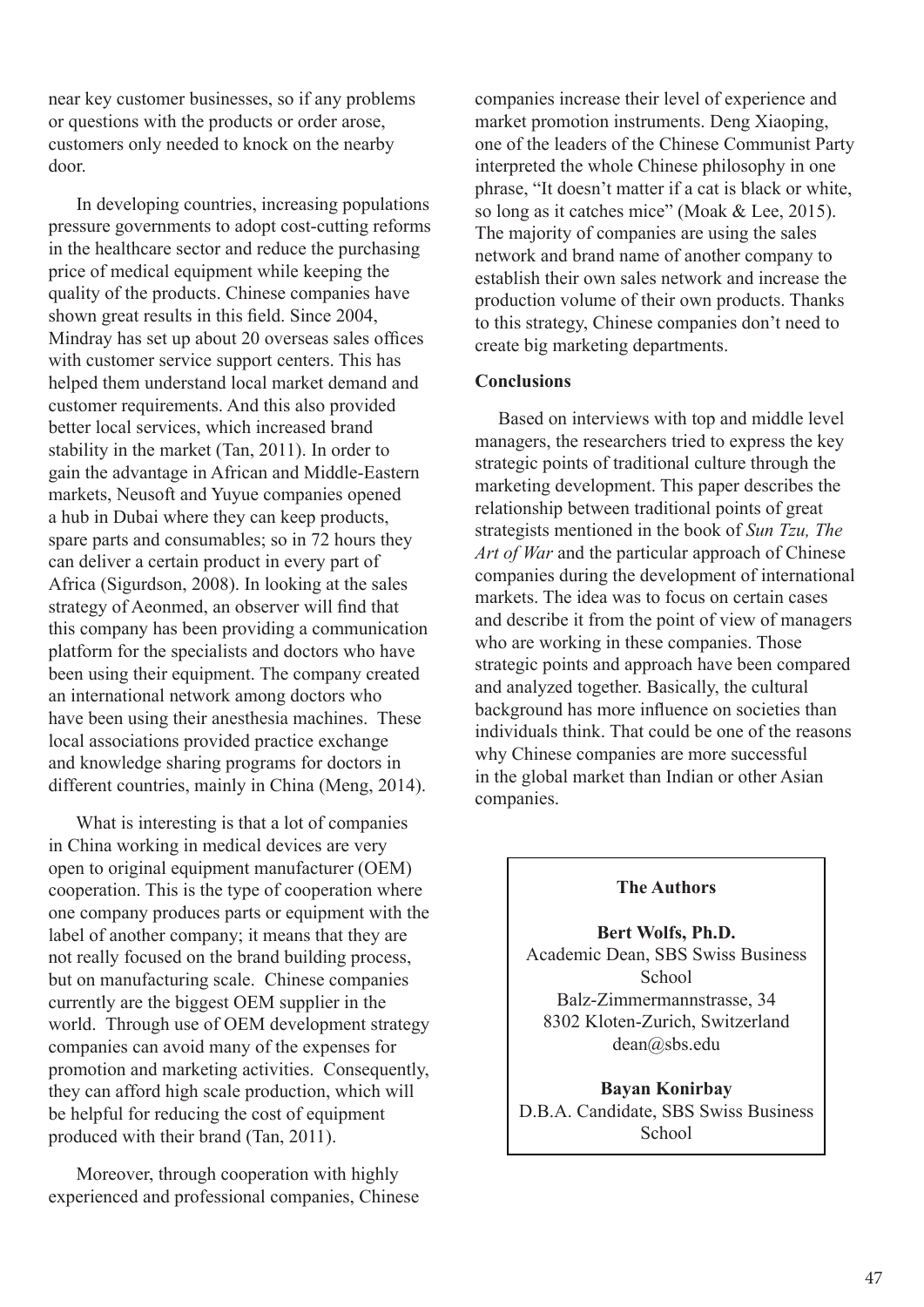# **References**

- Ahlstrom, D. & Bruton, G.D. (2002). An institutional perspective on the role of culture in shaping strategic actions by technology focused entrepreneurial firms in China. *Entrepreneurship Theory and Practice 26*(4), 53–69.
- Bloomberg (2010). Inion Oy operates as a subsidiary of Naton Medical Finland Oy. Retrieved from http://www.bloomberg.com/ company/?privcapid=558851
- Bond, M.H. (1986). *The psychology of the Chinese people.* New York: Oxford University Press.
- Buckley, P.S., Clegg, J. & Tan, H. (2006). Cultural awareness in knowledge transfer to China-the role of guanxi and mianzi. *Journal of World Business, 41,* 275–288.
- Chang, S.J. & Xu, D. (2008). Spillovers and competition among foreign and local firms in China. *Strategic Management Journal, 29*, 495–518.
- Delios, A. & Henisz, W. J. (2003). Political hazards, experience and sequential entry strategies: The international expansion of Japanese firms 1980-1998. *Strategic Management Journal, 24*(11), 1153-1164.
- Deng, X. (2009). Patterns of Internationalization of Chinese firms- empirical study based on strategic approach. *Journal of Public Affairs, 9*, 301-312.
- Doucet, M. (2005). Understand Chinese before purchasing from China. *Official Board Markets, 31*(12)*, 10-16.*
- Espicom (2015). China Medical Devices Report: 2014-2019. Retrieved from http://www. espicom.com/china-medical-device-market html
- Frost & Sullivan (2007). Commends Mindray Medical International for its Global Excellence in Patient Monitoring. (Press release). Frost & Sullivan, 2007-07-30. Retrieved from http://media.corporateir. net/media\_files/irol/20/203167/mindray\_4q11corporateppt.pdf.
- Griffith, S.B. (1963). *The Art of War*, *Sun Tzu*. (L. Giles, Trans.) Oxford: Oxford University Press. (Original work published 5th Cent. BC)
- Johnston, A. I. (1995). *Cultural realism: Strategic culture and grand strategy in Chinese history.* Princeton, NJ, USA: Princeton University Press.
- Kaname, M. & Kuniyuki, K. (2010). *Chinese strategic art: A cultural framework for assessing Chinese strategy.* United States Army Command and General Staff College: Fort Leavenworth.
- Karim, M. (2009). What partnership considerations and other factors are important for smalland medium-sized medical device companies entering China? *Journal of Medical Marketing, 9,* 201 – 211.
- Kim, W. & Hwang, P. (1992). Global strategy and multinationals' entry mode choice. *Journal of International Business Studies First Quarter*, 29–54.
- Li, M., Gao, X. & Wu, Y. (2006). External environments, strategy and high tech new ventures in China. In: Li, H. (ed.) *Growth of new technology ventures in China's emerging market* (pp. 112-142). Cheltenham: Edward Elgar*.*
- Li, J.J., Poppo, L. & Zhou, K.Z. (2008). Do managerial ties in China always produce value? *Competition, Uncertainty, and Domestic vs. Foreign Firms, 29*, 383.
- Lipson, R. & Pemble, L. (1996). Reshaping the medical equipment landscape. *China Business Review, 23*(4)*,* 8*.*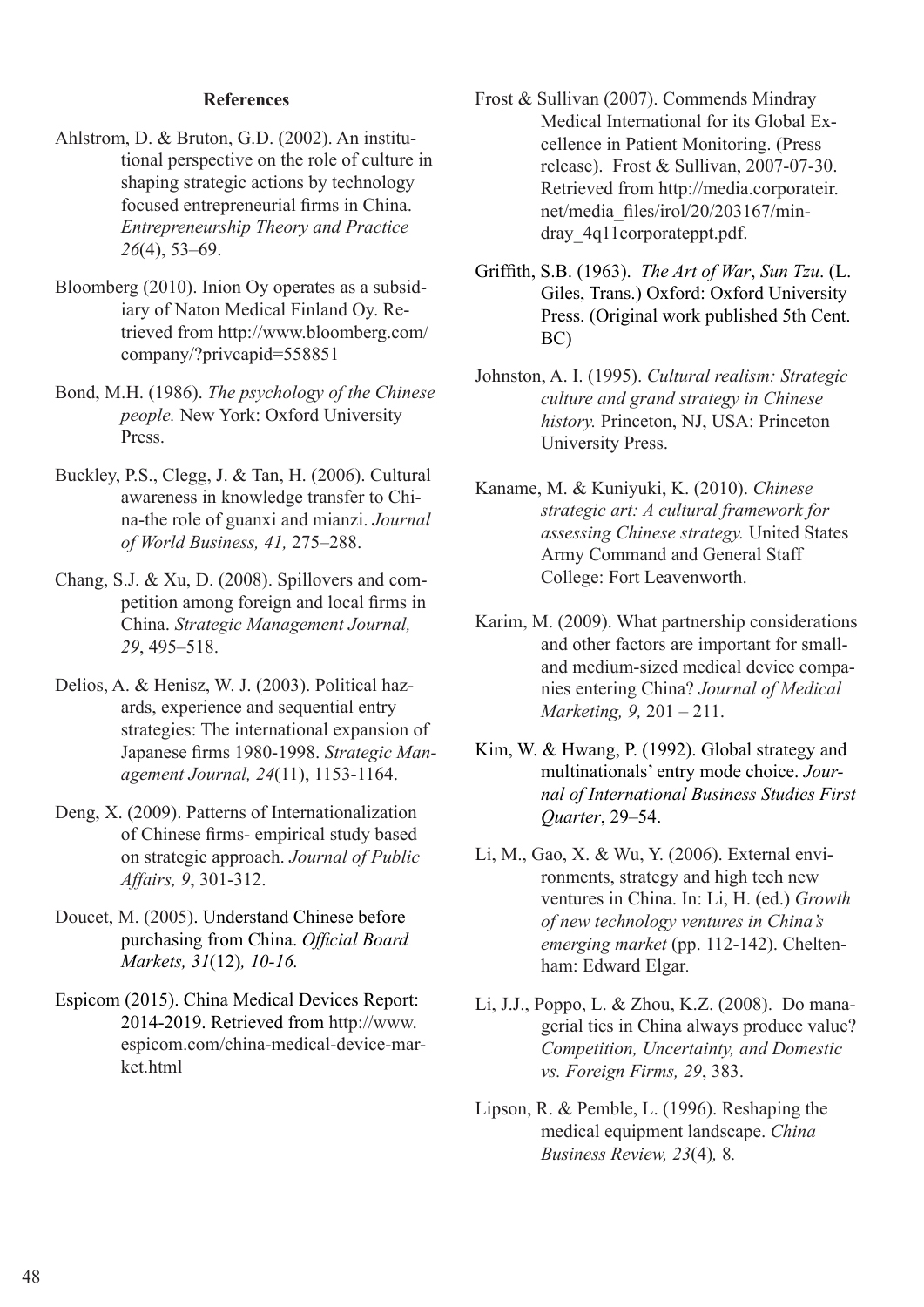Liu, J. (2004). *Medical device market in China.* Hong Kong: Synovate Business Consulting.

Locket, M. (1988). Culture and the problems of Chinese management. *Organization Studies, 9*(4).

- Lu, T. (2001). *Chinese firms' internationalization strategy research.* (Doctoral Dissertation, Chinese Academy of Social Sciences, 2001). (Chinese version).
- Luo, Y. & Park, S. H. (2001). Strategic alignment and performance of market-seeking MNCs in China. *Strategic Management Journal, 22*(2), 141-155*.*
- Marketline (2015). Company profile: Mindray Medical International Limited. 9 Oct 2015. Reference code: 913DA0E2-1B71- 4D23-B356-AEC6270B86A9
- Martinsons, M. & Davison, R. (2006). Strategic decision making and support systems: Comparing American, Japanese and Chinese management. *Decision Support Systems 43* (2007): 284–300*.*
- Miller, D. (1988). Relating Porter's business strategies to environment and structure. *Academy of Management Journal, 31*(2), 280-308*.*
- Moak, K. & Lee, M.W.N. (2007). Deng Xiaoping Theory: Socialism with Chinese characteristics. *China's Economic Rise and its Global Impact, 2*, 91-115.
- Moorman, C., Deshpand, R., & Zaltman, G. (1993). Factors affecting trust in market research relationships. *Journal of Marketing, January,* 81-101.
- Nisbett, R. E. (2003). *The geography of thought: How Asians and Westerners think differently…and why.* New York, NY: Free Press.
- Northouse, P. (2013)*. Leadership. Theory and Practice.* Western Michigan University, USA: Sage Publications.
- Porter, M. E. (1980). *Competitive strategy.* New York: Free Press, USA.
- Price, R.M. (1996). Technology and strategic advantage. *California Management Review, 38*(3), 38-56.
- Qu, R. & Zhang, Z. (2011). Work groups emotions in Chinese culture settings, *Singapore Management Review*, *27*(1), 69-88.
- Renstrom, R. (2008). Medtronic Weigao form joint venture . *Plastics News, 19* (44), 14.
- Research and Markets (2015, June). *Leading 200 global fastest growing medical devices/ technology/supplies companies: An industry report*. Retrieved from*.*https://www. researchandmarkets.com/research/k5vt5v/ global\_fastest
- Scobell, A. (1999). Soldiers, statesmen, strategic culture and China's 1950 intervention in Korea. *Journal of Contemporary China, 8,* 479.
- Sigurdson, J. (2008). Ningbo and Dalian: Patterns of science and technology development. In Thomson, Elspeth; Sigurdson, Jon. China's science and technology sector and the forces of globalisation. *World Scientific.* pp. 163– 164.
- Tan, Y. (2011). Chinnovation: *How Chinese innovators are changing world.(*eBook) pp. 190–193. ISBN 0-470-82797-1.
- United States Joint Forces Command (JFCOM). (2010). *The joint operating environment 2010: Challenges and implications for the future joint force.* Suffolk, VA: JFCOM, Center for Joint Futures, 40.
- Xu, C., Huang, J., Yan, J. & Li, Q. (2009). A study of Chinese listed companies from technology-motivated acquisition. *China Management Studies, 6,* 91-105*.*